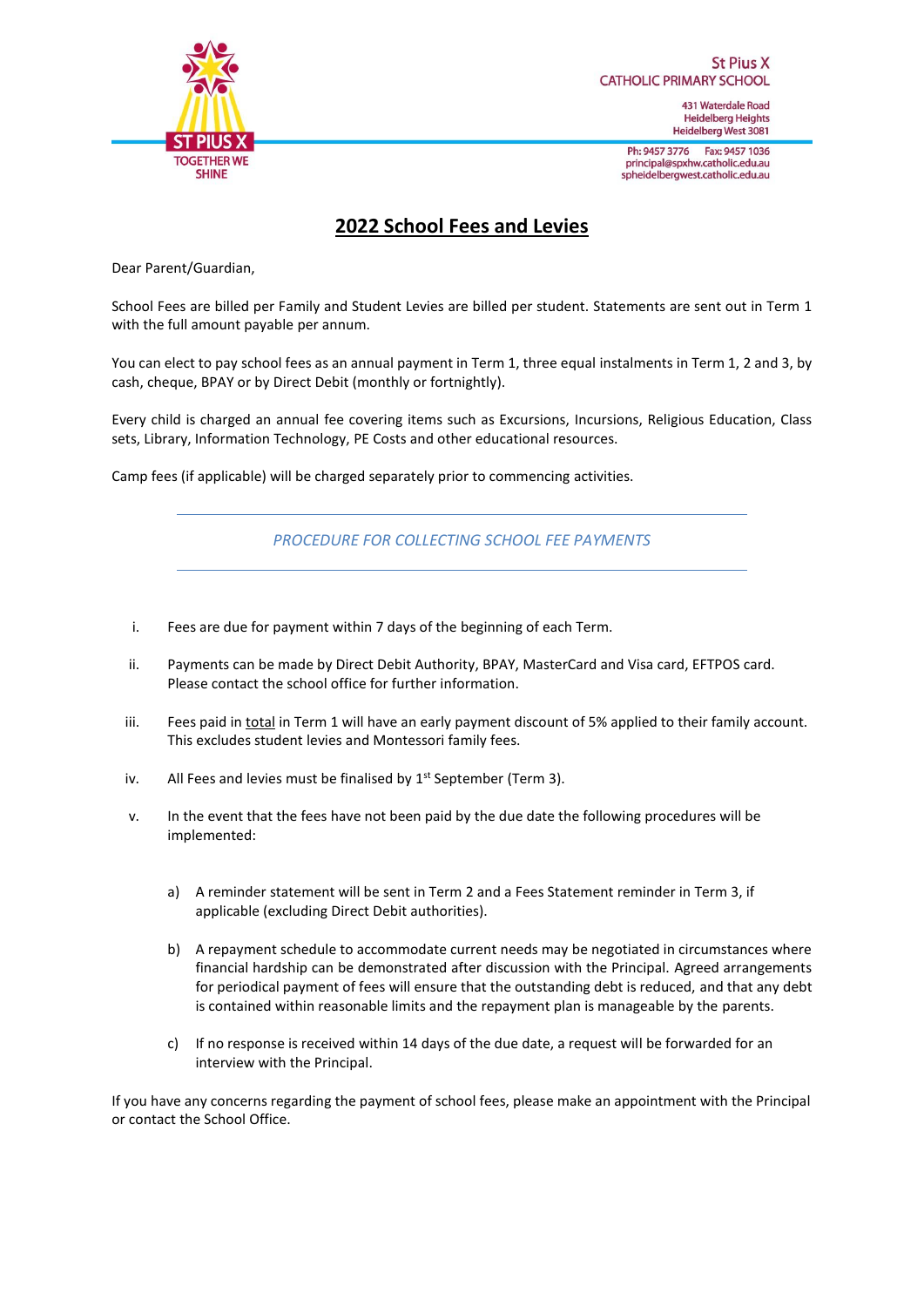## *2022 FEES SCHEDULE*

|                                     | <b>St Pius X</b> | <b>St Pius X</b><br><b>Montessori</b> |
|-------------------------------------|------------------|---------------------------------------|
| <b>Family Fees</b>                  | \$980            | \$980                                 |
| Curriculum Levy/Student             | \$595            | \$595                                 |
| <b>ICT Levy / Student</b>           | \$150            | \$150                                 |
| Camp Levy* (Grades $4-6$ )          | \$300            | \$300                                 |
| <b>Montessori: New Family Fee ^</b> |                  | \$1,500                               |
| Montessori: Annual Fee <sup>^</sup> |                  | \$1,500                               |

^Montessori Fees are due by February 4, 2022 (New Montessori Families 2022, \$3,000) (Existing Montessori Families, \$1,500)

#### **Early Payment Discount**

An early payment discount of 5% applies to St Pius X Family Fees. This excludes student levies (Curriculum & ICT), Camp Levies and Montessori fees (New family and Annual fees).

## *Camps, Sports, Excursions Fund (CSEF)*

Families holding a valid means-tested concession card or temporary foster parents are eligible to apply for a Victorian Government CSEF payments. The CSEF provides payments, currently \$125 per annum, for eligible students to attend activities like: school camps or trips; swimming and school-organised sport programs; and excursions & incursions.

#### **How to Apply**

For more information regarding the contact the school office to obtain a CSEF application form or download from<https://www.education.vic.gov.au/about/programs/Pages/csef.aspx>

## *MACS Concessional School Fees Policy*

To assist school families in accessing a Catholic primary education for their child/children, the Melbourne Archdiocese of Catholic schools has introduced from 2022, a concessional fee policy.

The following families are strongly encouraged to apply:

- Any family of Aboriginal or Torres Strait Islander heritage.
- Any family holding an HCC and eligible for CSEF.
- Any family holding a DVA Gold Card.
- Any family identified as refugees and holding an ImmiCard.

For more information regarding the policy, contact the school office.